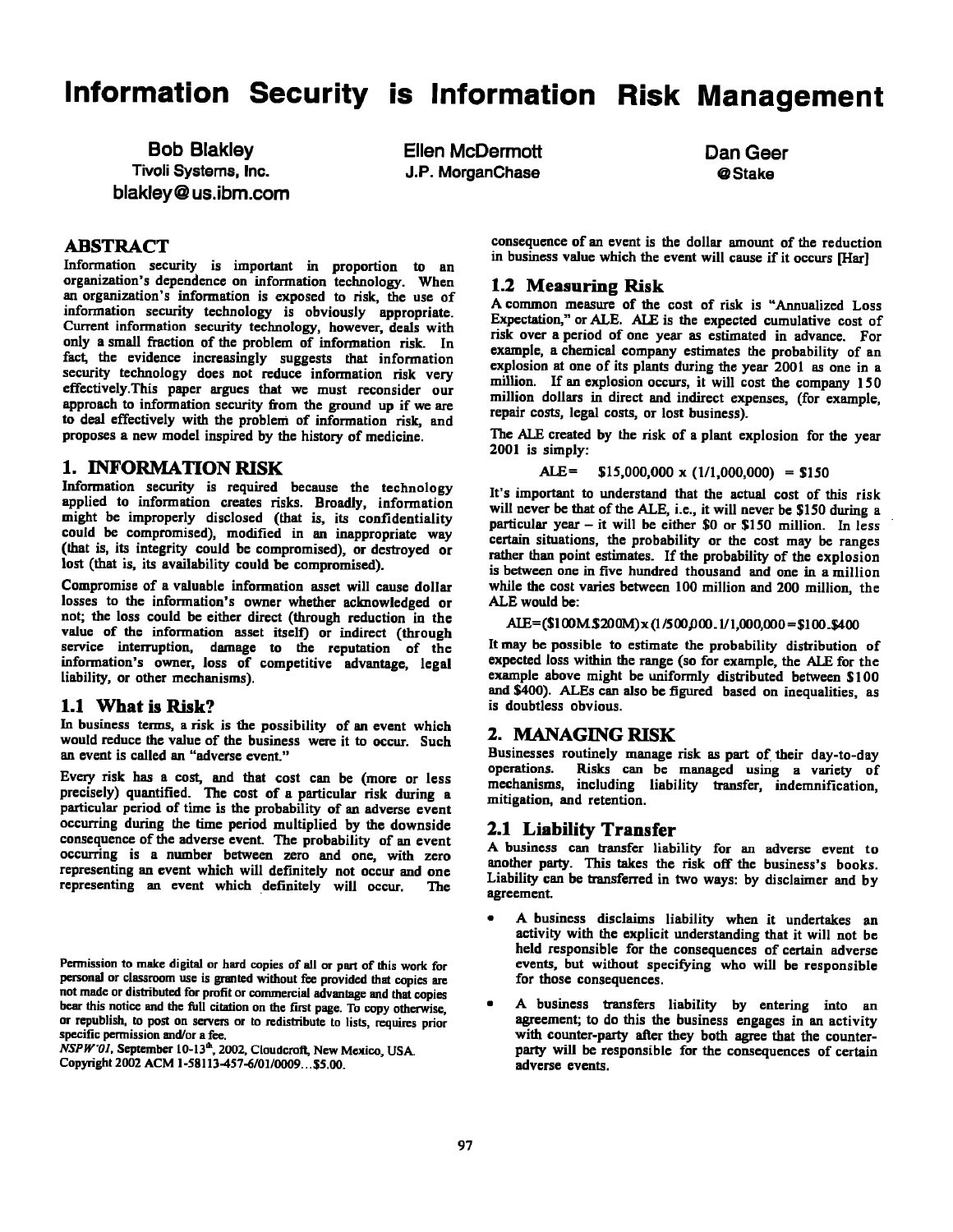## **2.2** Indemnification

A business can indemnify itself against the consequences of an adverse event. There are two major types of an adverse event. There are two major types of indemnification: pooling and hedging;.

- In pooling schemes, several businesses share the cost of certain risks. If adverse events are unlikely to happen simultaneously to a meaningful fraction of the businesses in the pool, pooling will decrease the cost of risk to each organization in the pool while increasing the predictability of the cost of risk for each business in the pool. Insurance policies are the most common type of risk-pooling scheme.
- In hedging schemes, a single business essentially places a bet that an adverse event will happen to it. If the event is improbable, other organizations or individuals are likely to take the bet, because the probability is high that they will win the bet. If the adverse event does not happen, the business will pay off the bet. If the adverse event does happen, the bettors will have to pay the business. In this case, the business uses the money it collects from winning the bet to defray the ccsts of the adverse event. The key to a successful hedging scheme is getting the odds right on the bet. Being better than others at estimating the true odds of an adverse event can enable a business or an individual to make money on hedging schemes in the same way as casinos make money on card games. Options are the best-imown example of riskhedging scheme.

#### **2.3** Mitigation

A business can try to reduce the expected cost of a risk, either by reducing the probability of the adverse event occurring, or by reducing the consequences if it does occur.

- The probability of an adverse event can be reduced by redesigning systems or processes to eliminate the event's known or suspected causes. In the extreme case, the probability of an event can be reduced to zero by entirely avoiding the activity which creates the risk. In business terms this might mean foregoing an opportunity which has potential rewards but also carries substantial risk.
- The consequences of an adverse event can be reduced by taking steps to limit the damage the event causes. These steps either prevent the damage caused by the adverse event from spreading, or they shorten the time during which the event causes damage by accelerating detection and recovery. Building codes that anticipate earthquakes do nothing to prevent earthquakes but they do lessen the damage that would otherwise be inevitable and uncontrolled.

#### **2.4** Retention

If an adverse event is not very costly or not very likely to occur, or if the benefits to be realized from taking a risk are great, a business may choose to retain the risk which the adverse event creates.

If the business chooses to set aside funds to offset the cost of retained risks, it is said to self-insure against these risks. Cyclical industries often approach inherent sector risk in this way, storing up funds in fat years against the lean.

• A business which retains risks without setting aside funds to offset their costs is said to accept retained risks. Many large companies do this with respect to the travel risks their employees incur, for example when they rent automobiles.

# 3. INFORMATION SECURITY

Up to this point we have used examples unlrelated to information risk to illustrate risk management. Failures of information security are clearly adverse events which cause losses to business: therefore, information security is a risk management discipline, whose job is to manage the cost of information risk to the business.

# **3.1 What** is Information Security?

Where information risk is well enough understood and at least in broad terms stable, information security starts with policies. These policies describe "'who should be allowed to do what" to sensitive information.

Once an information security policy has been defined, the next task is to enforce the policy. To do this, the business deploys a mix of processes and technical mechanisms. These processes and mechanisms fall into four categories:

- Protection measures (both processes and technical mechanisms) aim to prevent adverse events from occurring.
- Detection measures alert the business when adverse events occur.
- Response measures deal with the consequences of adverse events and return the business to a safe condition after an event has been dealt with.
- Assurance measures Validate the effectiveness and proper operation of protection, detection, and response measures.

The final information security task is an audit to determine the effectiveness of the measures taken to protect information against risk, We say "final" but, obviously, the job of information risk management is never done. The policy information risk management is never done. definition, protection, and audit tasks are performed over and over again, and the lessons learned each time through the cycle are applied during the next cycle.

# **3.2 What's wrong with** information security?

It's increasingly evident that information security as defined above simply isn't doing the job. Every day, newspapers and trade journals carry stories of the latest virus, denial-of-service attack, website defacement, or bug in an important security product. The public is getting the message even if the only sensible reaction is dread.

Why is information security failing? We posit two reasons: information security focuses on only a small part of the problem of information risk, and it doesn't do a very good job of protecting businesses against even that small part.

## *3.2.1 Focus*

Information security technology focuses primarily on risk mitigation. Information security risk analysis processes are geared toward imagining and then confirming technical vulnerabilities in information systems, so that steps can be taken to mitigate the risks those vulnerabilities create. In some cases management will be asked to sign a risk acceptance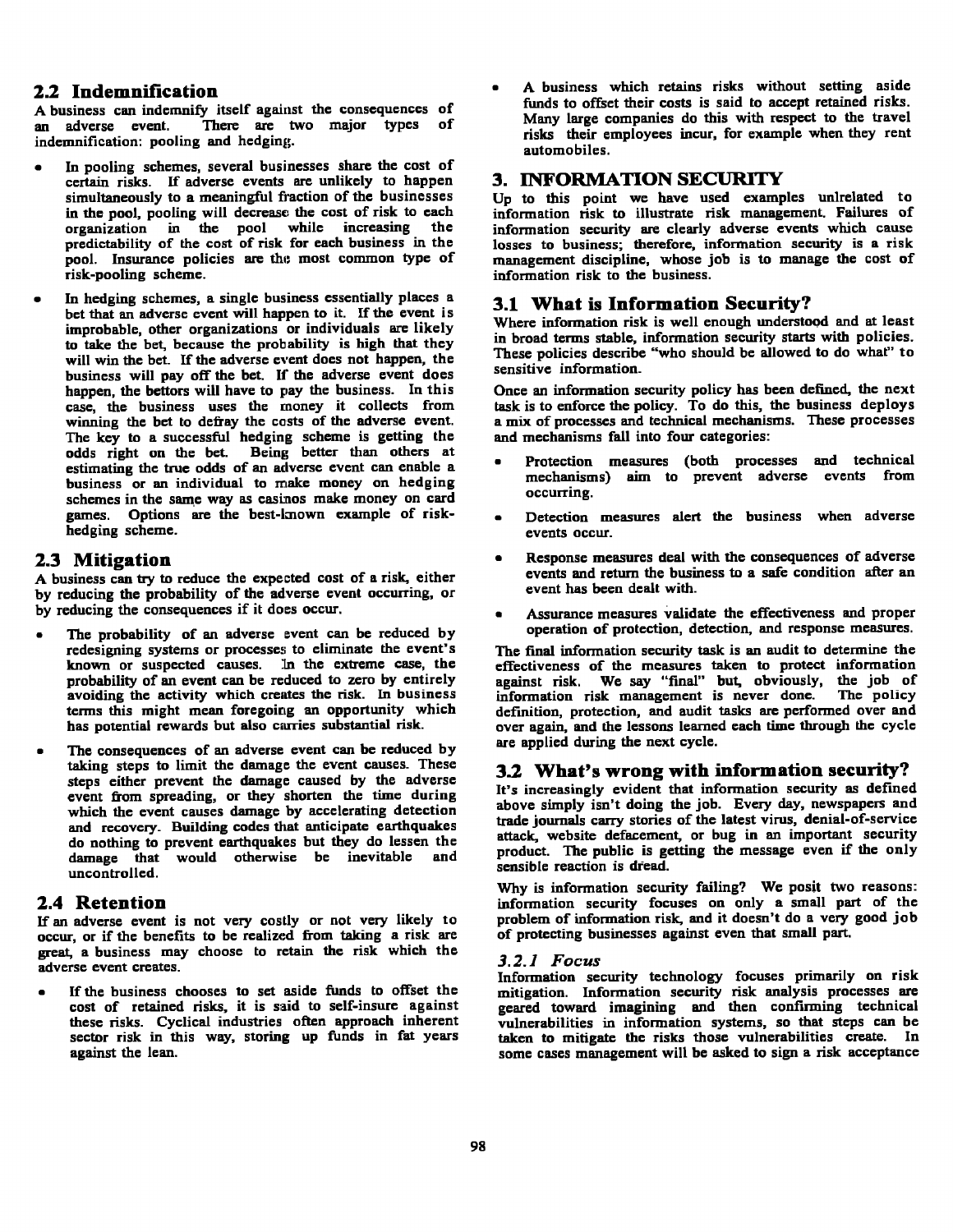(that is, to retain a risk) after a risk analysis. A risk acceptance will typically include either a plan for future mitigation or a justification of the economic rationale for choosing not to mitigate.

Information security as a discipline is often biased

- toward technological mechanisms rather than process mechanisms,
- in favor of logical (that is, computer hardware and software) mechanisms, and
- against physical mechanisms (such as locks, walls, cameras, etc...)

Even within the category of risk minimization activities, information security focuses more on reducing probability of an adverse event than on reducing its consequences. And where consequence reduction is implemented, it tends to focus much more strongly on quick recovery (for example, by using aggressive auditing to identify the last known good state of the system) than on minimizing the magnitude of a loss through measures to prevent damage from spreading.

Information security activities rarely include any discussion of indemnity or liability transfer, although some organizations do address these issues in an "operational risk" organization separate from the information security organization.

The following chart organizes information security products and processes according to the risk management activities they implement. The chart clearly illustrates the problem.

|--|

|   |       | risk management sotivity |   |                         |  |                                                                                                |                                                 |                             |                             |
|---|-------|--------------------------|---|-------------------------|--|------------------------------------------------------------------------------------------------|-------------------------------------------------|-----------------------------|-----------------------------|
|   |       | transfer liability       |   | <i><b>Indumnity</b></i> |  | mining                                                                                         |                                                 | <b><i><u>retain</u></i></b> |                             |
|   |       |                          |   |                         |  | nder i<br>麻木                                                                                   | --                                              | œ.<br><b>Income</b>         | <b>Read of</b>              |
| ≕ |       | ata .                    | 匾 |                         |  | $\overline{M}$<br>fire.<br>val,<br>PKL.<br>urypto,<br>$\frac{1}{2}$<br>across,<br>fther<br>wab | $\overline{\phantom{a}}$<br>virus,              |                             | <b>Time</b><br>444<br>cept. |
|   | ł     |                          |   |                         |  | main,<br><b>moop</b><br>الدهد                                                                  | latru.<br>detact.                               |                             |                             |
|   | نتقلب |                          |   |                         |  |                                                                                                | عسلة<br>returv.,<br>back-<br>up.<br>Lay<br>man. |                             |                             |

#### *3.2.2 Effectiveness*

The annual FBI/CSI computer crime surveys and the CERT coordination center annual summaries [CERT] have shown substantial increases in the number of security incidents and in the dollar losses resulting from incidents in each of the past five years.

The year 2000 FBI/CSI survey [CSI] nevertheless reports that use of information security technologies is very widespread close to 100% of companies responding to the FBI/CSI survey use antivirus, firewall, and access control technologies.

The combination of nearly universal deployment of security technology with rapidly and steadily rising losses strongly suggests that security technologies (and processes, although these are not covered in the FBI/CSI survey) do not prevent  $losses - in other words, they don't work!$ 

Further, as Arbaugh, Fithen, and McHugh have shown [AFM], identification of a vulnerability and its exploitation are both separated in time. Furthermore, risks arising from a Furthermore, risks arising from a vulnerability are often multiplied both by scripting of the attack and by the haphazard deployment of patches even when they are easily available.

## **4. QUANTIFICATION OF** INFORMATION SECURITY RISK

Risk analysis has been recognized as an important information security discipline for a long time. Information security risk analysis methodologies were developed long ago, and some of these methodologies have been included in formal information security standards. The large majority of these standards have been qualitative – that is, their assessment of probability and consequence of risks is based on a "low/medium/high" characterization rather than on a specific probability and a specific dollar amount of loss. Qualitative information security risk management standards include the US Federal standards [FIPS31] and [FIPS191]. Recent guidelines which recommend qualitative risk analysis techniques include [GAO] and the newly issued draft [NISTRMG].

Quantitative information security risk management standards have been developed, including the now withdrawn [FIPS65]. The authors are not aware of any current information security standard which mandates the use of a quantitative risk analysis method, though the Australian national standard for risk analysis [AS] permits the use of either qualitative or quantitative analysis. Methodologies for quantitative and mixed quentitative/qualitative information security risk analysis have been published; see for example [Pelt]. Quantitative risk analysis is used extensively in disciplines other then information security, including finance, healthcare, and safety (see [KBPS] for a number of examples). There is a large body of literature on methods for quantitative risk analysis in these fields; sources include [Koll] and [Vosc].

Good data is a prerequisite to qualitative risk analysis, and the lack of good data may be the main reason qualitative analysis of information security risk is not usually performed. [GAO] explicitly acknowledges this: "Reliably assessing information security risks can be more difficult than assessing other types of risks, because the data on the likelihood and costs associated with information security risk factors are often more limited and because risk factors are constantly changing."

Insurers seem to agree that data is lacking. The National Underwriter Company's guide to risk in the wired world [ERisk] warns: "The lack of historical data presents one of the most difficult challenges when trying to analyze online exposures.., the insurance industry typically depends on large bodies of actuarial data collected over long periods of time to develop pricing models for insurable exposures. But in the Wired World exposures arc so new and are growing so rapidly in terms of frequency and severity that this is not an easy task."

Despite the lack of actuarial data, many insurers (including AIG, Lloyd's, Chubb, Zurich, and others; a partial list can be found in [ECov]) are offering policies which cover losses due to failures of information security. But the actuarial basis for these policies is unclear, as the National Underwriter Company [ECov] explains: "The insurance industry has worked closely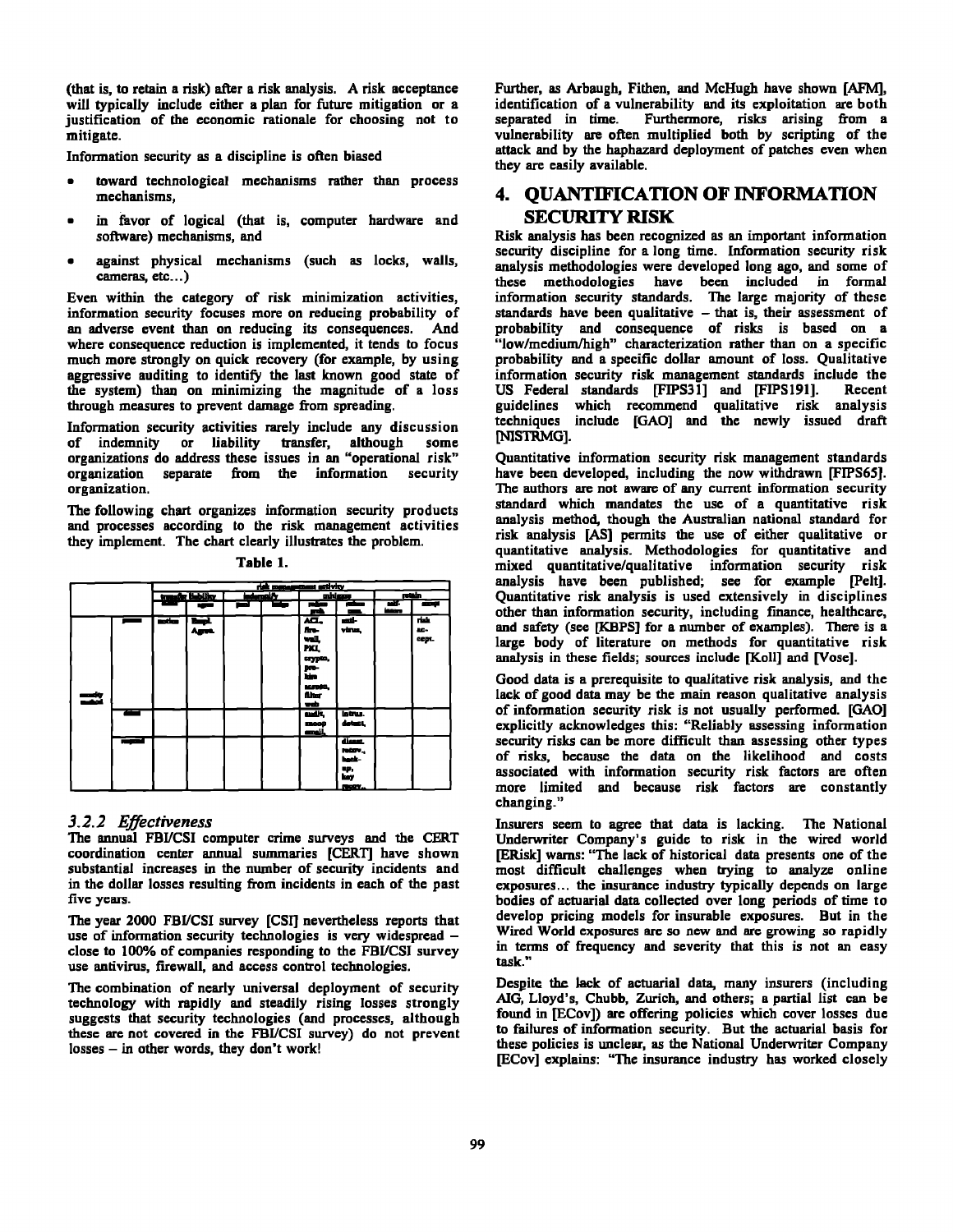with actuaries and financial analysts to map out the calculations for the probabilities of loss, the probable costs for various scenarios of loss, and for rates and rating structures for acceptable risks. After years, decades, and even centuries of study, calculations for various probabilities have been developed. These tables end charts typically deal in a world where the events that tend to cause the damages have been identified previously and provide a basis for which the future can be predicted. The new economy has disrupted this equilibrium. New risks are emerging, and the insurance industry has had only a brief period of time to scratch the surface for potential liabilities. So far there have been relatively few claims that have materially affected the technology industry. It is too early to establish actuarial tables to quantify technology risks... Because the actuaries don't have the data needed to predict losses, the financial analysts are hampered in predicting the financial viability of insuring technology risks."

The finance industry certainly sees a lack of information security risk data. The revised Basel accord [Basel], which governs the amount of capital that banks must set aside as a hedge against risk, requires for the first time that banks set aside capital to offset operational risk (which includes information security risks). Banks which can demonstrate, starting in January 2005 and based on 3 years of auditable data, that their risk exposure is lower than the Basel accord's estimate, can reduce their capital setaside from the very substantial amount required by the accord as a baseline. A large number of financial institutions have commented [BCom] on the revised accord. The American Banker's Association wrote "...only a few institutions appear to be actively modeling operational risk, and modeling is very much in development.., whether attempting to model operational risks or not, most banks have not captured the data necessary to evaluate operational risk, even at a theoretical level". Bank of America wrote "We do not believe that operational risks are measurable using methods and data that are available at this time... Only a handful of banks have<br>implemented quantitative approaches for measuring implemented quantitative approaches for measuring operational risk and the models an: largely untested." The Richmond Federal Reserve wrote: "We arc concerned about the lack of data on operational risk, and acknowledge that banks have been very reluctant to publicize details of losses from such problems as deficiencies in internal controls, human error, or system failure."

In order to quantify information security risk, and the effectiveness of information security risk control measures, the following information needs to be collected. Some is already in good supply, some is not. There will be temptations **to** extrapolate from available data to less-available data, and to apply risk-measurement methods which are already understood outside of their appropriate domains of use; the authors caution that these temptations should be avoided.

## **4.1** Vulnerabilities

A comprehensive list of information security vulnerabilities needs to be developed. For each vulnerability, information needs to be gathered and regularly updated about the ease and ficqucncy of exploitation, and ease and speed of recovery from exploitation. This information must be collected and made available in a way that demonstrably minimizes the probability of exploitation in an eccmomically harmful way

## **4.2** Incidents

Information needs to be gathered about security incidents experienced by businesses worldwide. This information must include what vulnerabilities were exploited and how response and recovery were handled. Incidents that are traceable to vulnerabilities already known are one thing and will be a matter of discussion between insurers and victims if in no other situation. Incidents that highlight previously unknown vulnerabilities must be fed back to that catalog. information needs to be collected and made available in a way which does not create additional liabilities for the reporting organizations (and hence incentives to avoid reporting).

#### **4.3** Losses

For each incident identified, information needs to be collected about direct monetary losses caused by the incident and about indirect losses (for example, reputation damage or lost business) with an estimate of the monetary losses resulting from these indirect losses. The calculation of losses needs to be done using a uniform methodology, and the information needs to be collected and made available in a way which does not create additional liabilities for the reporting organizations.

The National Underwriter Company [ECov], recognizing the lack of this kind of actuarial information about informationsecurity-related losses, has solicited the aid of the technology staff of the insurance industry itself in fixing the problem: "Even though insurance IT staffers can revert to the same techie talk that technology clients use, they are often required to explain technological advancements and enhancements to upper management of the insurance company, especially when discussing IT expenditures. If they can do that, why can't they be used to help underwriters develop assessment and underwriting tools and train claims professionals in the intricacies of IT losses."

We ask a similar question: if the IT security industry can design countermeasures and counsel clients on how to defend their systems, why can't we help underwriters develop assessment and underwriting tools and train claims professionals in the intricacies of IT losses? Do we have something more important to do7

## **4.4** Countermeasure Effectiveness

A comprehensive list of available security measures needs to be developed, together with information about about the *cost*  of acquiring, managing, and maintaining each security measure. For each incident identified, information needs to be collected about which security measures were in use at the time of the incident, which security measures were bypassed, which security measures were defeated, and how much time and effort were required to circumvent or defeat the security measures in place. Some mechanism must be put in place to combat the obvious temptations to distort pre- and post-event readiness and protection postures and event details in order to obscure or conceal the occurrence of events, to embellish war stories, or to avoid personal or corporate accountability.

# **S. WHAT DOES THE** CURRENT **SITUATION LOOK LIKE?**

We have described a world in which we have very little information about frequency of occurrence of adverse events and about the seriousness of their consequences. We also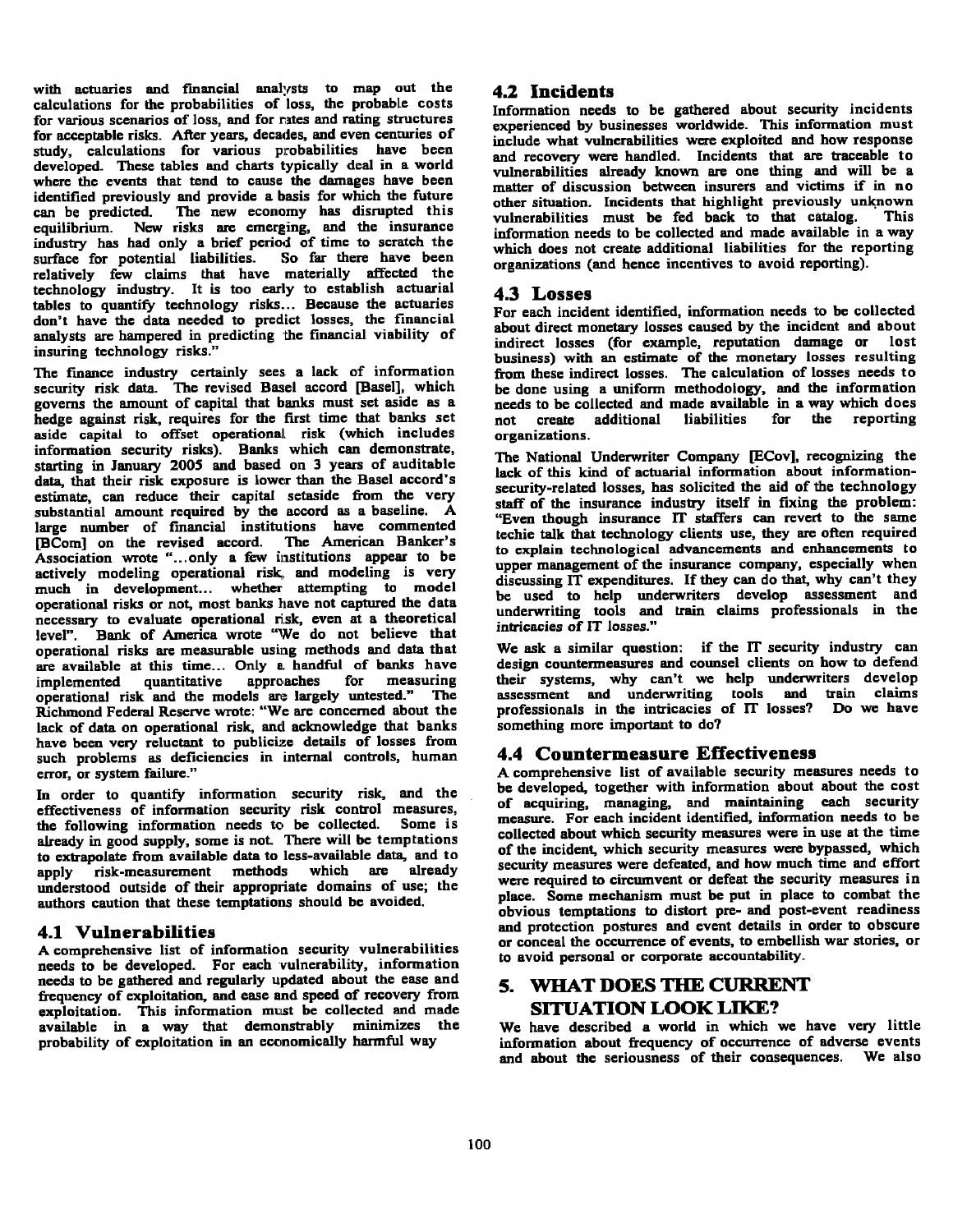know very little about the effectiveness of the measures we take to prevent adverse events or alleviate their consequences. The people to whom these events happen have few incentives to report them; conversely, they have many incentives to suppress information about them. Finally, the system we are attempting to protect (roughly composed of the global Internet and everything attached to it) is far too complex to be understood in detail.

This situation looks to the authors very much like the state of medical practice in the 19th century (for a good general treatment of the development of scientific medicine, see [Por],<br>which includes an extensive hibliography) Medical which includes an extensive bibliography). practitioners had a poor understanding of the prevalence, , and likely outcomes of illness causes (the 1899 first edition of the Merck Manual [Merl] contains no information about causes, symptoms, or mortality rates of the conditions it describes: it consists entirely of lists of preparations which could be administered for each condition, with no advice on how to choose among the many options), and the safety and effectiveness of treatments (The 1900 edition of the Old Farmer's Almanac includes an advertisement for Wistar's Balsam of Wild Cherry, which claims that "It is the most reliable preparation in the world for the cure of Coughs, Influenza, Bronchitis, Whooping Cough, and all Throat and Lung Troubles, and in many well attested cases, Consumption [i.e. Tuberculosis] has yielded to its wonderful influence" [OFA]). The public feared medical treatment (for good reasons, despite frequent outbreaks of serious diseases), and widely considered medicine to be ineffective. And of course, the human organism was too complex to really understand.

The world of medicine today is very different  $-$  even though the human organism is still too complex to understand. Today, drug advertising is heavily regulated, and advertisements are required to provide extensive information on side effects, effectiveness as measured in clinical studies, contraindications, interactions with other medications, considerations for use in children and pregnant women, and s o on.

The 2000 Centennial Edition of the Merck Manual IMer171 lists, for each condition it describes, the cause or causes, etiology and pathology information, related or similar conditions together with methods for distinguishing between them, syptoms, signs, and methods of diagnosis, laboratory tests and findings, and prognosis and treatment regimens. Much of this information is based on quantitative studies of outcomes.

The 2002 edition of the Prentice-Hall Health Professional's Drug Guide [HPDG] includes, for each listed medication, information on action and pharmacodynamics, uses (including unlabelled uses), pregnancy risk category, routes of administration and dosages, pharmacokinetics, pharmacokinetics, contraindications and precautions, adverse reactions and side effects, interactions with drugs and medicinal herbs, assessment of patients during the course of therapy, and patient and family education. Again, this information is based on strict quantitative studies of use of the medications included.

What has made all this possible is the increased professionalism of medical practice, based in large part on the collection and study of quantitative data about prevalence and outcomes of illnesses and treatments. Three critical developments helped modernize western medicine:

- Mandatory professional education and licensure of practitioners
- Systematic collection and study of public health data
- Systematic observational studies of safety and effectiveness of treatments

We propose that these same developments would put information risk management on a sound footing. In the next three sections, we make specific proposals which could drive these developments into the practice of information risk management.

# **6. HOW SHOULD INFORMATION RISK BE MANAGED?**

Today, information risk management professionals have training but often no formal information risk management education. They don't hold revocable licenses (or any licenses at all). They have no formally recognized ethical obligation to use only safe, effective risk management treatments for the problems they encounter. No professional body exists which could discipline ethical lapses if they occurred. There is no ethical obligation imposed on information risk management professionals to avoid the use of ineffective or even harmful treatments. There is no obligation of confidentiality to the organizations they treat  $-$  other than those negotiated on a case-by-case basis in employment agreements or consulting contracts. There is no obligation whatsoever to report information which might have "public health" or "public safety" implications to an established authority (and in fact sometimes the aforementioned employment agreements and consulting contracts explicitly forbid such disclosures).

The authors posit that in the future, information risk should be treated by professionals with the characteristics of a physician. A physician has:

- A specialized professional education
- A revocable license to practice
- An ethical obligation to treat patients appropriately and keep their private information in confidence
- A professional obligation to control (through the power of prescription) the use of potentially harmful treatments
- A professional obligation to report, important public health information to the proper authorities.

Information risk professionals should have all these things too. Particularly important in our view are the ethical obligation to apply only appropriate treatments and protect confidentiality of those treated, and the professional obligation to report information to "public health" authorities.

The information risk management professional's obligation to treat appropriately, and to control the use of potentially harmful treatments, will require assessing the costs and benefits of all risk treatment options  $-$  liability transfer, indemnification, and retention as well as mitigation, detection and response as well as prevention, and procedural as well as technical treatments. Choice of treatment options should be based on the welfare of the "patient" - which will be maximized by optimizing cost of risk to the business rather than on minimizing probability of occurrence of adverse events. Needless to say, the information risk professional will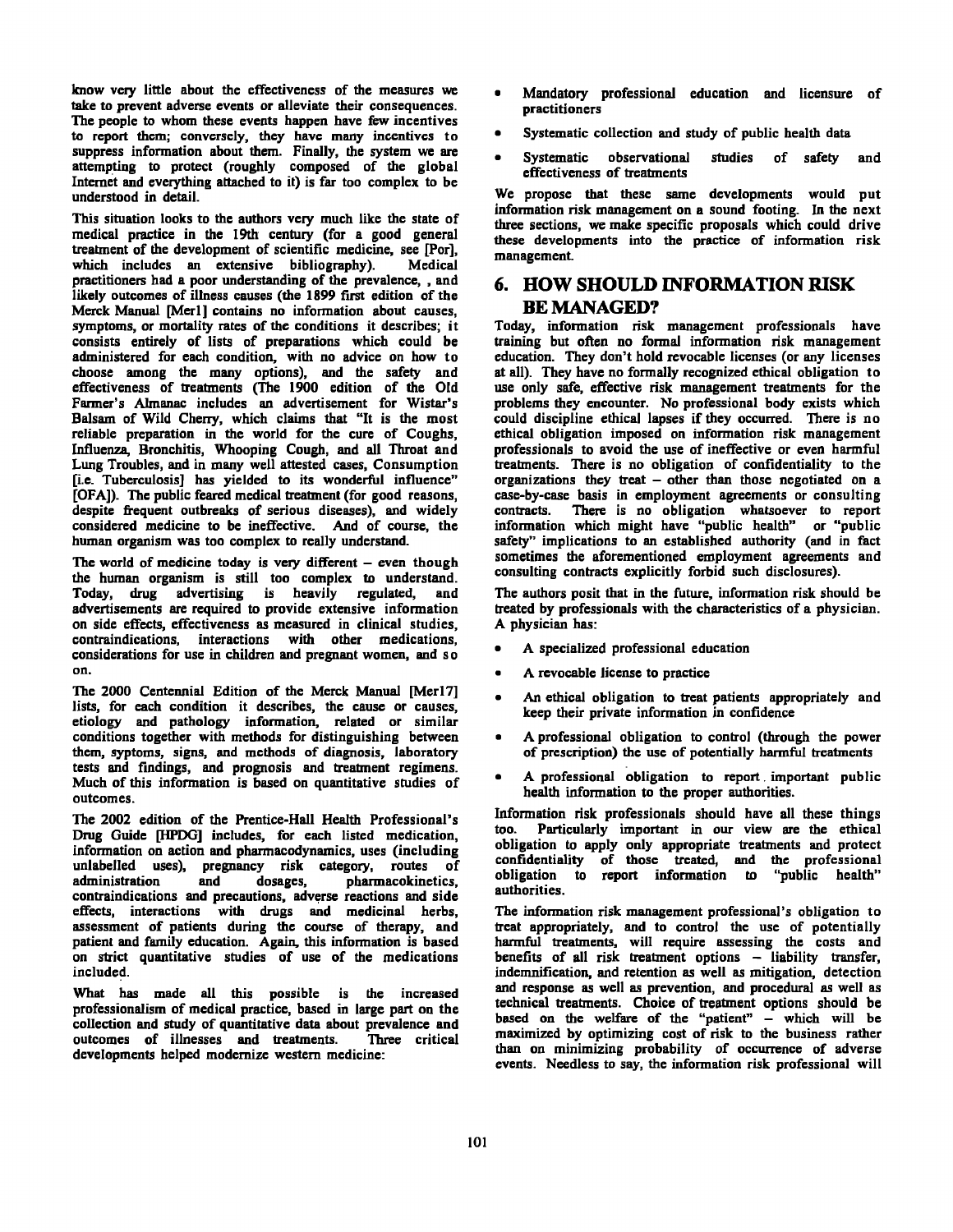be obligated to avoid the use of risk treatments whose effectiveness is demonstrably low.

Professional training in management of information security risk should present a broad and in'tegrated view treatments (including, for example, risk transfer and indemnification), rather than the one-dimensional, vulnerability-mitigation focus common today. At the simplest level, this means that information security risk education should include financial and legal disciplines in addition to the technical disciplines taught today. Some risk-management experts have begun to describe how risk management activities can be integrated across the entire spectrum of business risks [Shim]; information security education should be built on this kind of comprehensive framework.

#### **6.1** Reporting

 $Todav$ ,  $a$ *most all information security risk assessments use* qualitative rather than quantitative methods. Some risk analysis methodologies and standards already incorporate rudimentary loss-expectation estimation methods, but these are usually limited to a "low/medium/high" categorization with arbitrary dollar ranges assigned to the categories. Some industries already quantify intellectual property risk in financial terms and take steps to manage risk using financial instruments.

Risk assessment findings are essentially never shared with anyone except the business being assessed, and possibly its external auditors.

In the future, the authors believe that information *security* risk assessments should focus not just on identifying risks, but also on quantifying them. Specifically, information security risks should be characterized in Financial terms, as annualized loss expectations

Once risks are identified and quantified, the resulting data should be reported (by the information risk management professionals, in a way that respects their ethical obligation to protect the privacy of those they treat) to the information risk equivalent of a public health service. The next section discusses this service at more length.

## **7. HOW SHOULD INFORMATION RISK BE** STUDIED?

Today, some data on risk prevalence and severity is collected by the US FBI, CERT, and other organizations. However, reporting to these organizations is voluntary, and only a small sample of businesses even receive the questionnaires which these bodies use to collect their summary information. Furthermore, no standard taxonomies of vuinerabilities, incidents, losses, or countermeasures are used in the collection or reporting of this information.

In the future, collection of data on information risk needs to be much more regular, formal, and comprehensive. Information risk should be studied by an independent body with the characteristics of a public health service. This "Public Security Service" should collect from information risk management professionals, in a way which protects the privacy of the organizations those professionals treat, data on the prevalence of losses, the causes of losses, the effects of losses, and the effectiveness of information risk treatments. The Public Security Service should analyze this data and publish the results of its analyses as a way to improve the state of

information risk management practice, and to inform public policy decisions about information risk management,

Obviously, the advanced research which drives the development of new treatments and deeper understanding of the causes of risks will continue to be carried out in the academic and business communities, just as advanced medical research into new drugs and the causes of disease is carried out by academic medical schools and pharmaceutical research labs today.

# **8. HOW SHOULD INFORMATION SECURITY TECHNOLOGY BE**  EVALUATED?

Today, information security technologies are subjected to design and implementation analyses defined by a number of assurance regimes (most notably the Common Criteria [CC]). Businesses can also submit voluntarily to "seal" programs, whose certifications are based on deployment of popular technologies, and on contract, process and system configuration audits. Businesses can contract for penetration testing, but the authors are not aware of any certification regime which requires penetration testing, or any other explicit measure of the effectiveness of security protection measures, as a condition of granting certification.

No systematic effectiveness testing of information security measures is done by any independent body, and the results of effectiveness testing done by vendors and their contractors are almost never published. Information risk management professionals have no training in the design of experiments to test effectiveness of the measures they design, and no training in publishing or reviewing the results of such experiments.

A workshop participant pointed out that the information security industry has no equivalent of the white laboratory mouse which can be used to test the effectiveness of security mechanisms without having to subject business' production systems to unethical levels of risk. This is an important, and true, observation.

The authors observe also, however, that medicine has not always had white laboratory mice as models either, and wc urge research into the development of an appropriate "security mouse analog" for use as an effectiveness testbcd for security measures,

In the future, the authors believe that the effectiveness of information security technology would be most effectively evaluated by an impartial body following a process similar to the one used by the US Food and Drug Administration (FDA) to approve medical treatments for use. The FDA's process is based on systematic, quantitative observational studies of actual outcomes, and includes an ongoing monitoring phase which updates safety and effectiveness information after treatments have been approved and are in use by the medical community.

Security technology development and selection should be based on quantitative observational studies of effectiveness, not on synthetic a priori assurance of vulnerability avoidance. Probabilities of exploration must be balanced with consequences. ALEs (that is, observed outcomes) must rule, not the emotion of a good story and the fear, uncertainty and doubt that continues to be the selling proposition for most security technology.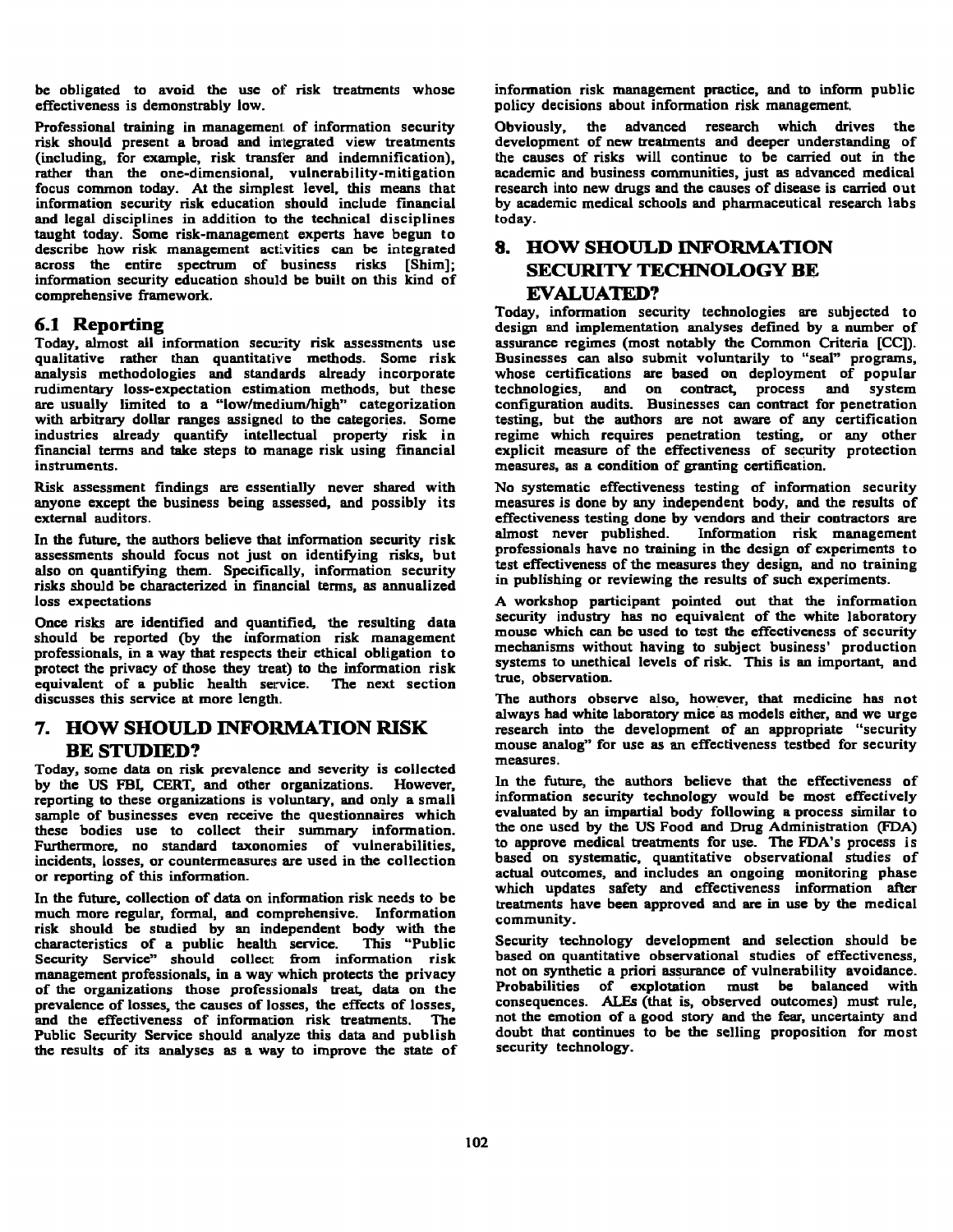While assessment of technical vulnerabilities and the likelihood of their exploitation should and will remain a part of information technology risk management, assessment must include the overall risk control process, including personnel, physical, and technical measures. It must be sensitive to the rate of change in each of these parameters.

A determined effort should be made to evaluate all kinds of protection, detection, and response measures (both technical and non-technical) to quantify how each measure the affects annualized loss expectation arising from many specific kinds of risks.

The impartial body which carries out evaluations could be a government agency. (such as the US NCSC) or governmentsponsored security laboratory (such as the CERT Coordination Center), a commercial organization through a seal program, an industry consortium such as IT-ISAC, an insurers' consortium similar to Underwriters' Laboratories, a consumer organization similar to Consumers' Union, or a combination of some or all of the above.

Information risk management professionals should, as stated in the previous section, be professionally obligated to avoid the use of demonstrably ineffective treatments.

#### 8.1 Tracking and Reporting

Today, no equivalent of The Lancet or Journal of the American Medical Association exists to enable publication and review of information about the effectiveness of information risk treatments, and information risk management professionals do not have training in technical writing or review of other practitioners' results. We note in passing that journals of this sort are useful to, and used by working practitioners (not just academics) in some disciplines; for example, police laboratory personnel regularly publish in and read the Journal of Forensic Science.

The effectiveness of information risk treatments will change over time as the technical environment and the risk environment "in the wild" evolve. Information risk management professionals should be required to report regularly to the evaluation body on the effectiveness of the treatments they "prescribe" to their "patients". The evaluation body should continually update its *assessments* of treatment effectiveness based on the information it receives, and should distribute these updates to the community of information risk management professionals.

# **9. A WORD ABOUT THE ETHICS OF RISK** QUANTIFICATION

A review of an earlier draft of this paper questioned whether quantification of certain types of risks (particularly risks to human life and safety) in financial terms is ethically acceptable.

The first point to be made in this context is that systems which pose known or suspected risks to human life or safety should be treated using techniques for managing risk in safety-critical systems, even if they also require information security risk treatment (see for example [Leve] or [Stor] for full treatments of risk in safety-critical systems). The authors do not claim that information security risk management techniques do, or should, protect against safety risks.

The second point to be made is that society must take risks it considers unacceptable out of the realm of economic

justification by imposing mandatory control regimes. Serious safety risks should be controlled using a regime which is not voluntary and is not based on a cost/benefit analysis. If a society concludes that a certain safety risk is sufficiently serious that controlling it is mandatory, that society should use legal and regulatory mechanisms to mandate control of that risk.

At least in capitalist societies, any risk for which there is no legally required control regime will be controlled only to the extent that the cost of control can be economically justified. The economics of controlling risks can be distorted by competition. Risk-tolerant firms may gain temporary Risk-tolerant firms may gain temporary competitive advantage against risk-averse firms by spending less on control (especially for risks with low probability of occurrence) as long as they are lucky and the risks do not cause them losses. The authors maintain that cost-justifying risk controls can only be effective if the risks can be quantified.

The third point which needs to be made is that accurate quantification of the costs of risks to human life and safety might in fact provide powerful incentives for control. Putting a price tag on a human life is certainly fraught with ethical dangers. On the other hand, if NASA had had a realistic estimate of the probability that the Space Shuttle Challenger would be destroyed, and had also had an accurate estimate of the financial and reputation costs of this event, there seems little doubt that the Challenger launch would have been delayed and the ship saved.

One argument against this point of view might be that the real cost of the loss of a life to the organization which causes the loss is not very great in some cases. Estimates of the total cost of the Union Carbide Bhopal plant to the Union Carbide corporation vary, but the direct cost of the legal settlement (\$US 470 million) represents only about SUS 12,400 for each of the roughly 3800 people killed by the accident, and this does not include consideration of the more than 2700 people permanently disabled. Twelve thousand dollars for a human life is an uncomfortably low figure. Does this mean that quantifying this risk is ethically irresponsible? The authors think not  $-$  the fact that a life costs a major corporation only \$12,000 looks to us like a call for reform of the liability system.

In summary, while the authors do not believe that every risk should be controlled using a monetary cost/benefit framework, we do believe that all risks should be quantified to the greatest extent possible, regardless of the anticipated control regime. We also believe that information security risks will be poorly understood until we do a much better job of quantification of economic losses. Finally, we believe that information security countermeasures will continue to be difficult to justify in voluntary control regimes until their effectiveness can be expressed as a quantifiable reduction of economic losses.

## **10. ACKNOWLEDGEMENTS**

The authors are grateful to the anonymous reviewers, and specifically to the reviewer who called the issue of the ethics of quantification of losses to our attention.

The first author would like to acknowledge the support of the Open Group in providing an ongoing forum for his investigations into the topic of security and Risk Management.